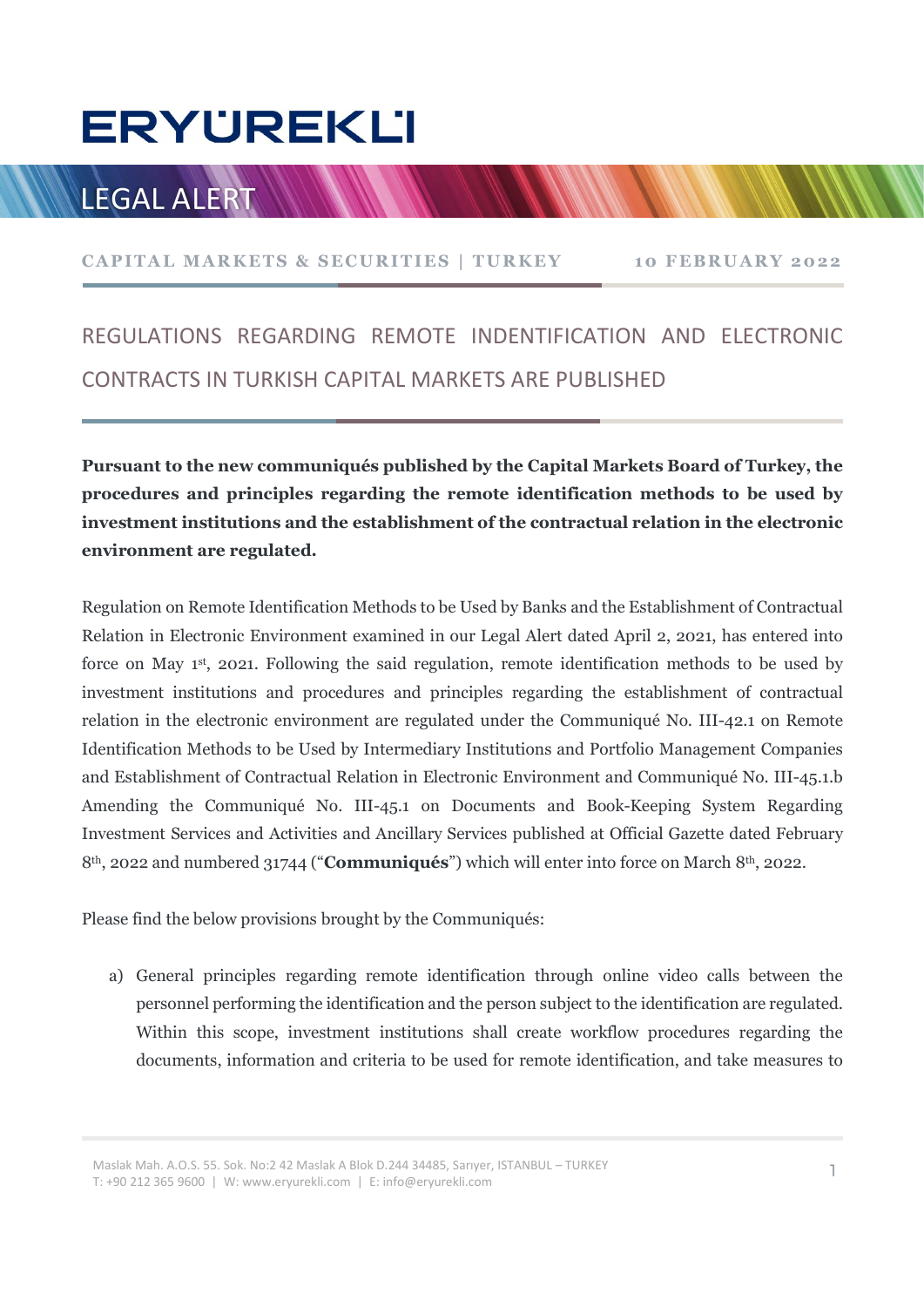### **ERYUREKLI**

minimize technological, operational and similar risks that may arise due to online communication.

- b) Remote identification procedures shall be carried out by special trained personnel in the areas with limited access exclusively allocated for this process.
- c) Processes for receiving the request for remote identification, risk assessments, special categories of personal data that can be used and general criteria to be applied during the online interview are determined. Within this framework, forms in compliance with the Financial Crimes Investigation Board regulations shall be used, questions to be asked by the personnel shall be determined, and the interview shall be held in real time and without interruption.
- d) During the remote identification process, an identity card with distinguishable security elements, a photograph and a signature shall be used. Additional security and verification processes shall be carried out regarding the identity and identification during the visual verification.
- e) In case of disruptions in the remote identification process or doubts that there are risks of fraud, forgery and similar issues, the process shall be terminated before the completion.
- f) During the remote identification process, investment institutions are responsible for minimizing the risk of false identification. Individuals that are identified remotely shall be monitored under a separate risk profile.
- g) Identity verification processes required for the establishment of distance contracts in the electronic environment, the data to be used in such transactions, the measures to be taken and the functions of the identity verification mechanism, and the conditions sought for the validity of distance or non-distance contracts established through electronic environment replacing the written form are determined.